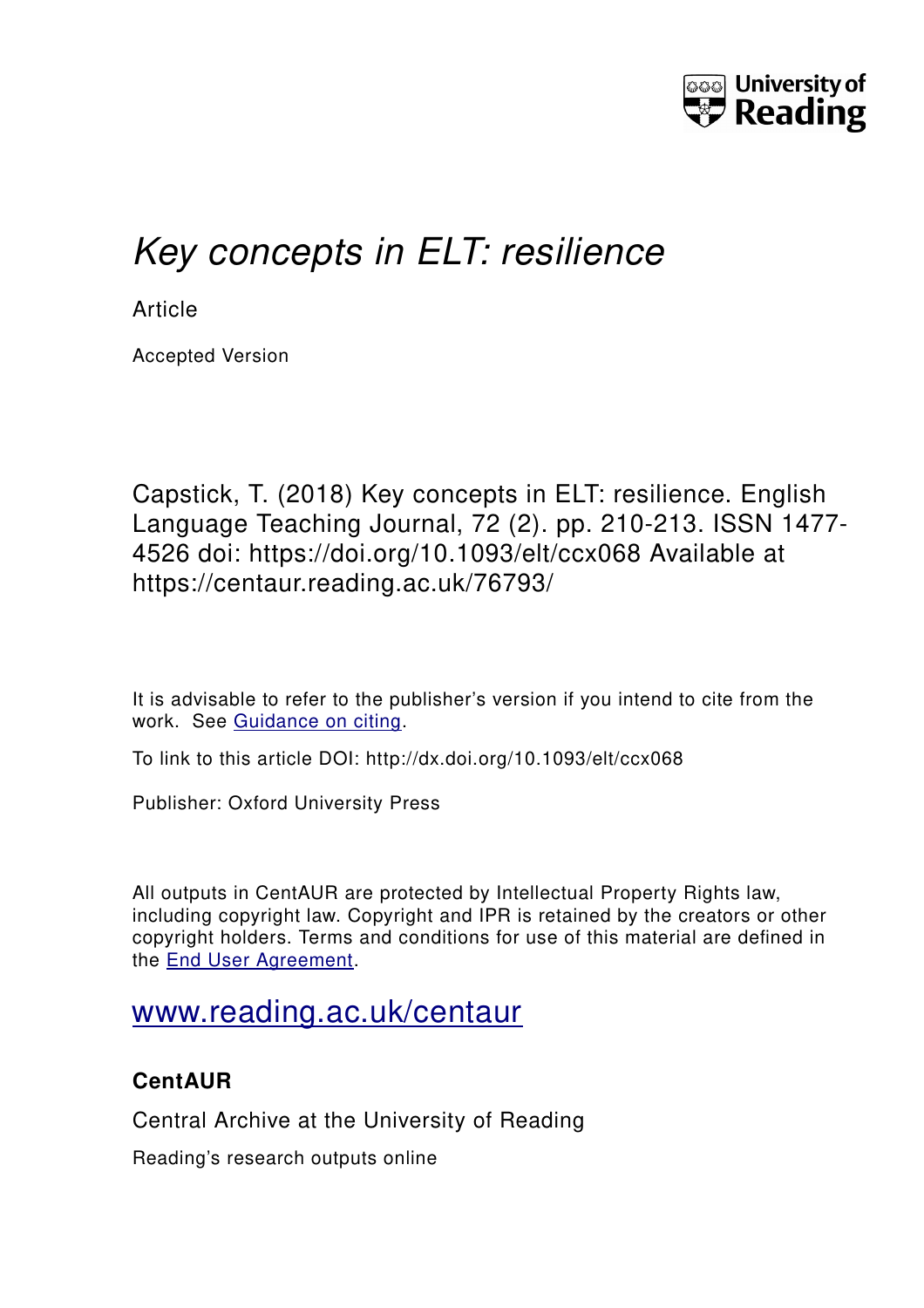Key concepts in ELT

#### **Resilience**

#### Tony Capstick

Noting that 'We live in turbulent times', in his editorial in *ELT Journal* 77/1, Graham Hall stressed that 'Languages [...] are central to migrants' and refugees' resilience in times of crisis or in difficult circumstances' (Hall 2017: 1). These circumstances range from crises related to war, conflict and environmental change, as well as the adversity that individuals face when families migrate to new cultural contexts. By providing access to information, employment and education, English language skills can increase individual learners' and their families' access to social and economic resources, while, as Coleman (2010) has emphasized, English can also act as a 'link' language to help communities work together and understand each other better. The concept of 'resilience' has emerged as a central one in educational – including ELT –interventions to address the problems of refugees and migrants nowadays, alongside the other languages in migrants' repertoires.

A commonly used definition of resilience is that in the Regional Refugee and Resilience Plan (3RP), the regional-response document to the refugee crisis in Syria and its neighbouring countries. According to this, resilience is 'the ability of individuals, households, communities and institutions to anticipate, withstand, recover and transform from shocks and crises' (3RP 2015-2016 pg. 17). The main objective of early psychological research into resilience was to identify the individual personality traits and wider protective factors that might modify the negative effects of adverse life circumstances and, then, to identify the processes that could underlie positive adaptation (Luthar and Cicchetti 2000). Both vulnerability and protective factors are increasingly seen to relate to three levels of influence: the community, family, and the individual (UNICEF 2016). Although many current strategies in humanitarian responses to e.g. conflict, natural disasters and massive population shifts] are focused on structures, resilience is primarily to be understood on these three levels. In ELT there has been a particular focus on building individual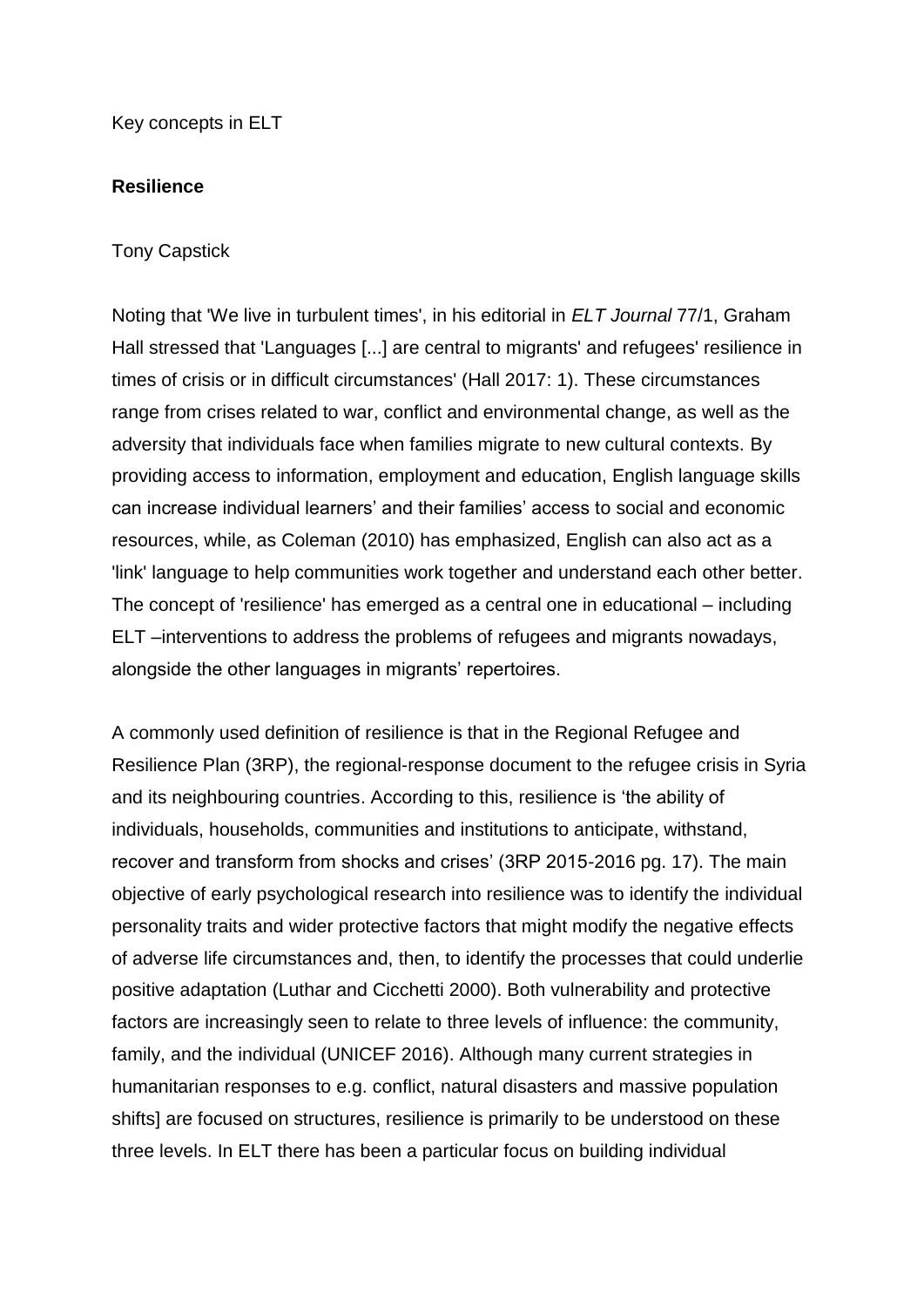resilience, mirroring increasing concerns in mainstream general education about learners' mental health.

The response has seen increasing use of terms such as emotional resilience and academic resilience. The former relates to learners' capacity to cope with both the changing state of their own emotions and the role that teachers play in helping learners develop coping strategies which enable them to deal with their emotions and the emotions of others. Academic resilience is much more related to learners achieving good educational outcomes despite adversity. Both benefit from a 'wholeschool approach' and therefore represent a link between individual resilience and the wider-community of teachers, parents and school leaders. Enhancing resilience in this way can begin with work in schools and universities but is often about providing learners with the skills to take responsibility for their own mental health that forms the foundation of resilience building approaches in ELT. Personal Development Planning is a central aspect of resources in this area, such as Stella Cottrell's work on successful self-management, and similar approaches linking study skills to developing self-awareness, decision-making and risk management (Cottrell 2015). Seligman's work on positive psychology is also an important resource for teachers looking to understand the concept of well-being in their work (2011). Seligman's work is central to understanding language use and language learning interventions in humanitarian response as well as in wider development initiatives (Capstick and Delaney 2016). The *Language for Resilience* report (ibid) provides five foundational principles to practical resilience-building with case studies of what these interventions look like in migrant and refugee settings. Activities range from teaching professionals, such as lawyers, the English for Specific Purposes that they need to be able to communicate with international colleagues, read research articles and participate in international forums, to providing out-of-school teenagers with the life skills courses that embed psycho-social support within a language learning programme that is linked to employability. Thus, benefits are found in educational participation and success in addition to recognising the role that parents and teachers play in supporting learners to take responsibility for their personal development and long-term well-being. There are also links between this enhanced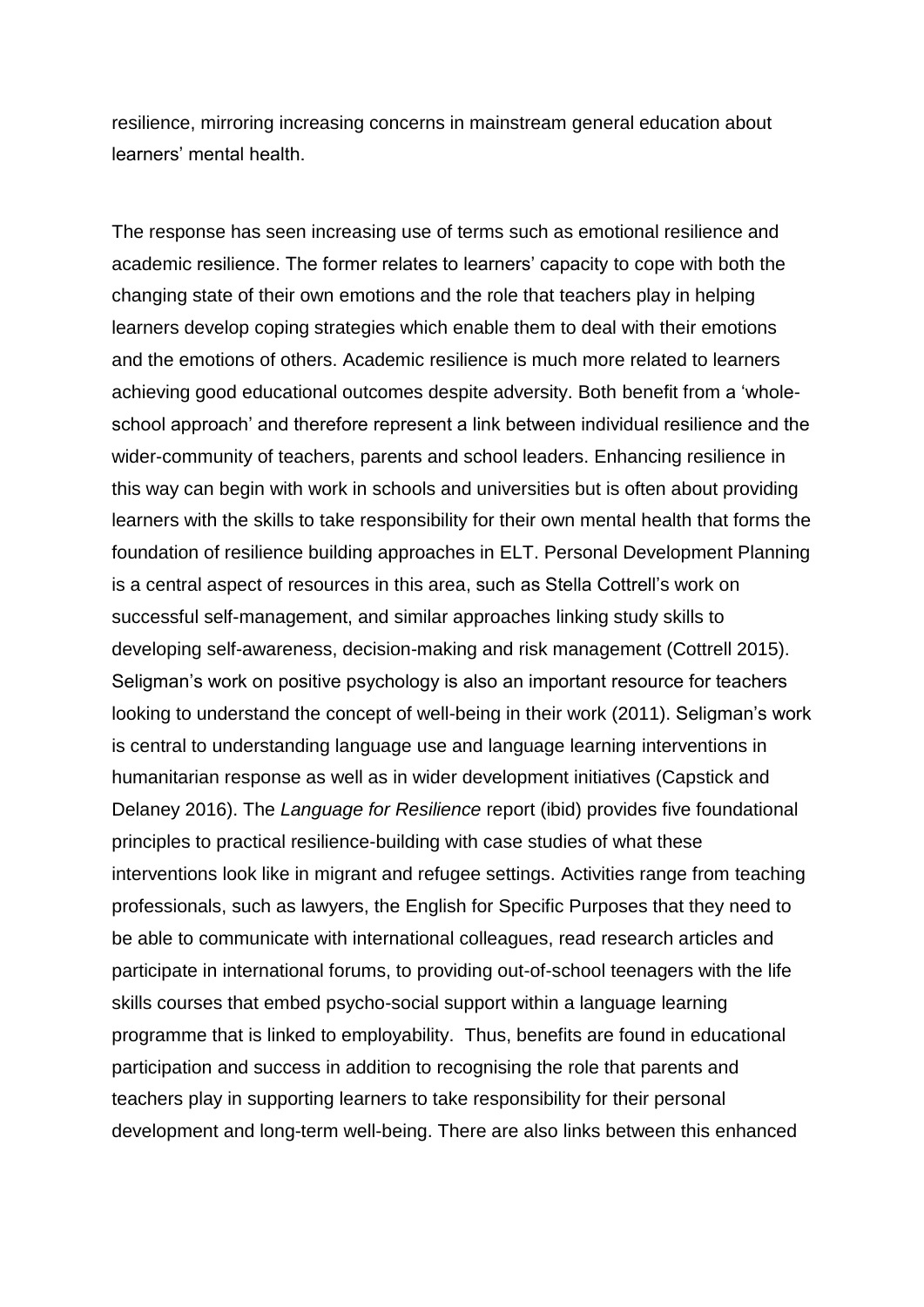academic resilience and the increased employment opportunities and lifelong access to good community support structures as a result of educational achievement.

In the language classroom, resilience can therefore be developed through activities such as those described above and related employment outcomes .Capstick and Delaney also suggest that resilience can also be built through design of language learning interventions which respond to the specific linguistic situation prevalent in school settings (2016). They argue that what is essential for students to remain in school, to acquire age-appropriate levels of literacy, and to master the language forms (both spoken and written) of the national or official language, is to ensure that the classroom affirms both the spoken and written forms of the mother tongue. The benefits of this bilingual model for resilience are higher standards of academic performance in general, better literacy rates in national and international testing and better acquisition of both national and foreign languages, all of which enhance children's likely success in schooling and post-school economic prospects. Thus resilience is related to the language of initial education as well as the opportunity to learn additional languages, such as English, which may provide access to further education, training and employment. Opportunities to use home languages when learning new languages create inclusive learning environments that are less likely to further marginalise children based on their social, ethnic or gender groups (Benson 2005). In addition to benefitting learners' academic performance and language development, well-designed and implemented language programmes also foster intergenerational ethnic connections, increase family cohesion and support cultural identities (May 2012). This is achieved by helping English language learners bring home languages and cultures into the classroom. Having a positive attitude towards language diversity has become a feature of interactive displays, the stories that are read and studied, and the choices that are made for curriculum design and assessment (Conteh 2015).

In addition to resilience-based approaches in mainstream education systems, there is an emerging body of research exploring the role of resilience in supporting selfdetermination in the face of conflict as well as in post-conflict settings (UNICEF 2016). Language learning interventions such as English courses can help address the effects of trauma on learning. The language classroom becomes a safe space for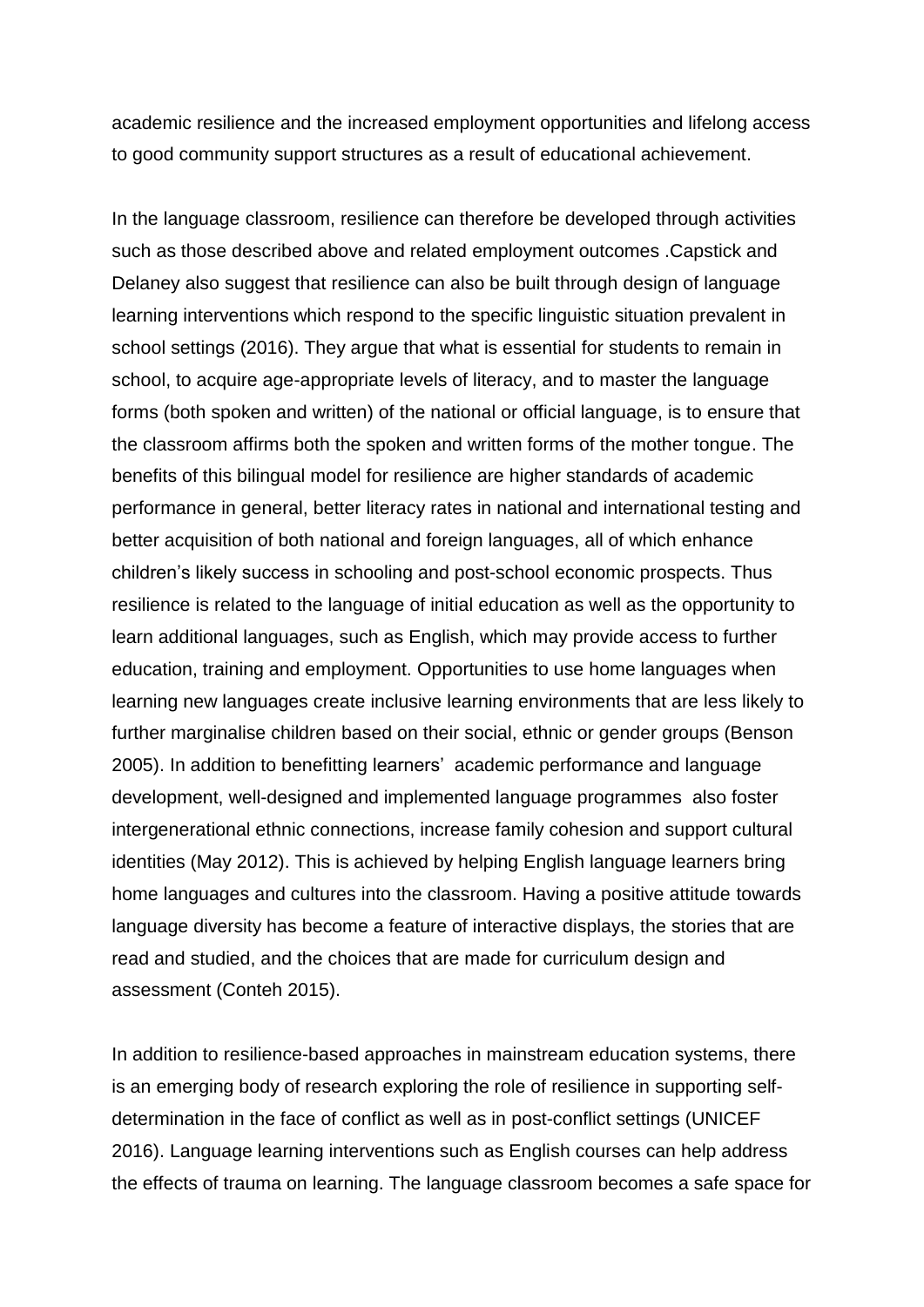learners to work through the effects of trauma through the provision of creative activities, play and stories. The use of story-telling and art in language learning allow learners to express feelings in the indirect third person (Sutherland 1997) though the challenge for English language teachers is developing the confidence to use these kinds of method in the language classroom, particularly if the teachers are dealing with the effects of their own trauma. Supporting those fleeing conflict to develop competence in additional languages enables them to find a voice so that their stories can be told and understood as well as providing access to a wider range of employment and training opportunities.

#### **References**

Capstick, T. and Delaney, M. 2016. *Language for Resilience: The Role of Language in Enhancing the Resilience of Syrian Refugees and Host Communities*. London: British Council. Available at [https://www.britishcouncil.org/sites/default/files/language-for-resilience-report](https://www.britishcouncil.org/sites/default/files/language-for-resilience-report-en.pdf)[en.pdf](https://www.britishcouncil.org/sites/default/files/language-for-resilience-report-en.pdf) (accessed on 12 October 2017)

Coleman, H. (2010) The English language in development. London: British Council.

Available at [https://www.teachingenglish.org.uk/sites/teacheng/files/UK011-English-](https://www.teachingenglish.org.uk/sites/teacheng/files/UK011-English-Language-Development.pdf)[Language-Development.pdf](https://www.teachingenglish.org.uk/sites/teacheng/files/UK011-English-Language-Development.pdf) (accessed 01 June 2017)

Conteh, J. (2015) *The EAL teaching handbook: Promoting success for multilingual learners*. Sage: London

Hall, G. 2017. Editorial. *ELT Journal*, 71/1: 1–2.

Cottrell, S. (2015) *Skills for success: Personal development and employability*. Palgrave Macmillan: Basingstoke.

Luthar, S.S. and Cicchetti (2000) the construct of resilience: Implications for interventions and social policies. *Development and Psychopathology* 12, 857-885

May, S. (2012) *Language and minority right: Ethnicity, nationalism and the politics of language*. Routledge: New York

Seligman, M. (2011) *Flourish. A visionary new understanding of happiness and wellbeing.* New York Free Press

UNHCR (2016) *Regional Refugee and Resilience Plan*. Available at [http://www.3rpsyriacrisis.org/wp-content/uploads/2017/04/3RP-2016-Annual-](http://www.3rpsyriacrisis.org/wp-content/uploads/2017/04/3RP-2016-Annual-Report.pdf)[Report.pdf](http://www.3rpsyriacrisis.org/wp-content/uploads/2017/04/3RP-2016-Annual-Report.pdf) (Accessed April 2016)